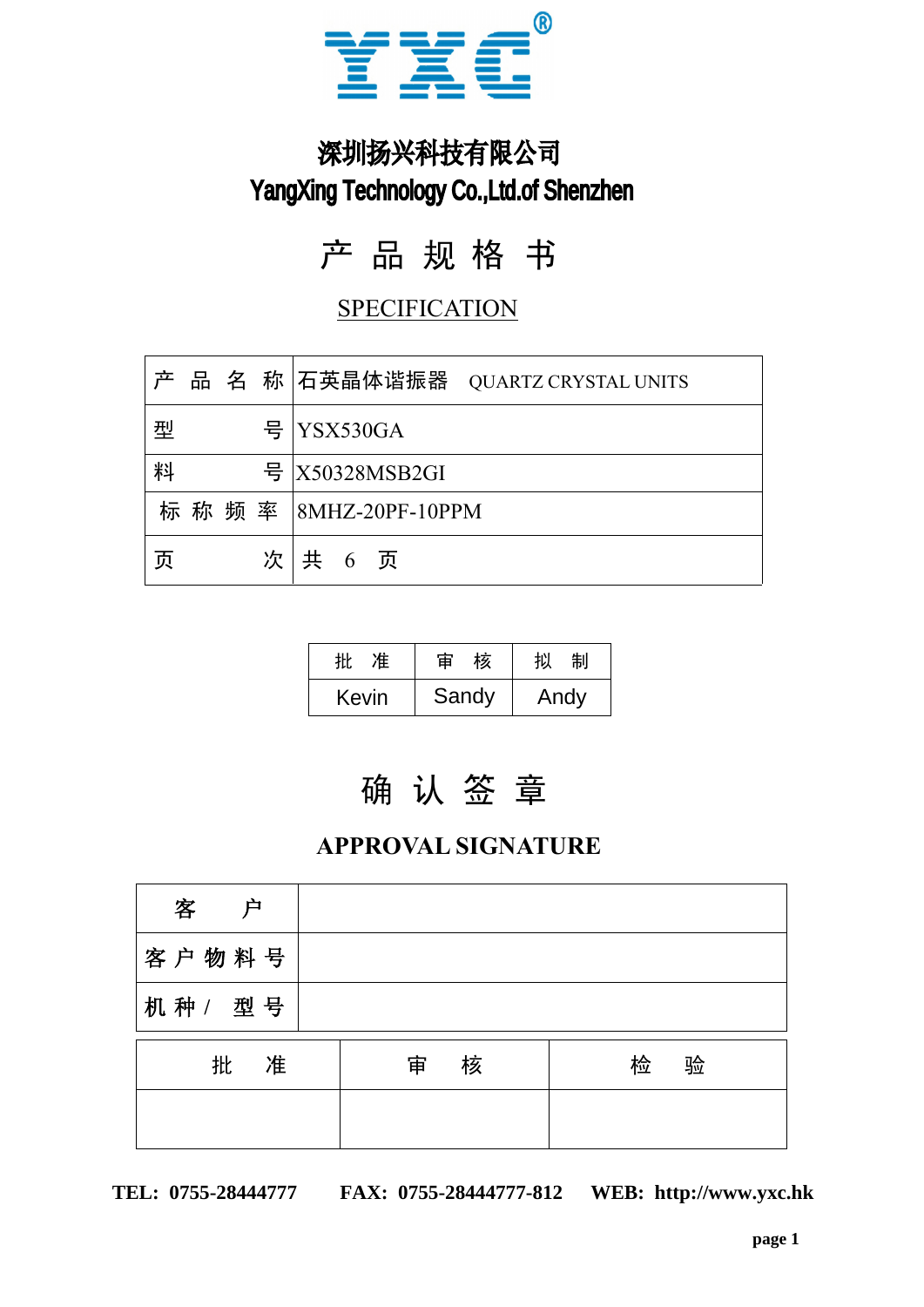|  | P |  |
|--|---|--|
|  |   |  |

## 深圳扬兴科技有限公司

X C P/N: Y X C 15 00073 REV: A

## 产品规格书**/ SPECIFICATION** 型号

YSX530GA

|  | <b>ELECTRICAL PARAMETERS</b> |
|--|------------------------------|
|  |                              |

| 谐振器产品技术指标                                                                                                                  | Min                | Max         | <b>Units</b> |  |  |
|----------------------------------------------------------------------------------------------------------------------------|--------------------|-------------|--------------|--|--|
| 1.Holder Type(型号规格)                                                                                                        | GLASS 5.0*3.2 2PIN |             |              |  |  |
| 2.Mode of Oscillation (振动模式)                                                                                               |                    | Fundamental |              |  |  |
| 3. Frequency (标称频率)                                                                                                        | 8.000000           |             | <b>MHz</b>   |  |  |
| 4.Load Capacitance (CL) (负载电容)                                                                                             | 20                 |             | pF           |  |  |
| 5.Drive Level (激励功率)                                                                                                       | 100                |             | <b>uw</b>    |  |  |
| 6. Equivalent Resistance (谐振电阻)                                                                                            |                    | 80          | $\Omega$     |  |  |
| 7. Shunt Capacitance (Co) (静态电容)                                                                                           | 1.2                | 1.8         | pF           |  |  |
| 8. Motional Capacitance (C1) (动态电容)                                                                                        | N/A                | N/A         | fF           |  |  |
| 9. Frequency Tolerance at 25℃ (调整频差)                                                                                       | $-10$              | 10          | ppm          |  |  |
| 10. Stability over operation temperance (温度频差)                                                                             | ± 50               |             | ppm          |  |  |
| 11.Insulation Resistance (at DC 100V) (绝缘电阻)                                                                               | 500                |             | $M\Omega$    |  |  |
| 12. Operating Temperature Range (工作温度范围)                                                                                   | $-40$              | 85          | $\mathrm{C}$ |  |  |
| 13. Storage Temperature Range (储存温度范围)                                                                                     | $-40$              | 85          | $\mathrm{C}$ |  |  |
| 14. Aging (老化率)                                                                                                            | ±3                 |             | ppm/year     |  |  |
| 15. DLD2                                                                                                                   |                    | N/A         | $\Omega$     |  |  |
| N/A<br>16. FLD2                                                                                                            |                    | N/A         | ppm          |  |  |
| 17. RLD2                                                                                                                   |                    | N/A         | $\Omega$     |  |  |
| 18. SPDB<br>N/A                                                                                                            |                    | N/A         | db           |  |  |
| 19.0ther(其它)                                                                                                               |                    | N/A         |              |  |  |
| 20. 标字 Marking 1.<br>2.<br>- YANGXING Logo<br><b>YXC</b><br>YXC-<br>Operating Temperature Code<br>8.0SBJ<br>$8.0$ SBJI $+$ |                    |             |              |  |  |



### 21.外形尺寸 5.0\*3.2\*1.20mm Dimensions

测试仪表 Equipment 250B Crystal Impedance Meter

**page 2 TEL: 0755-28444777 FAX: 0755-28444777-812 WEB: http://www.yxc.hk**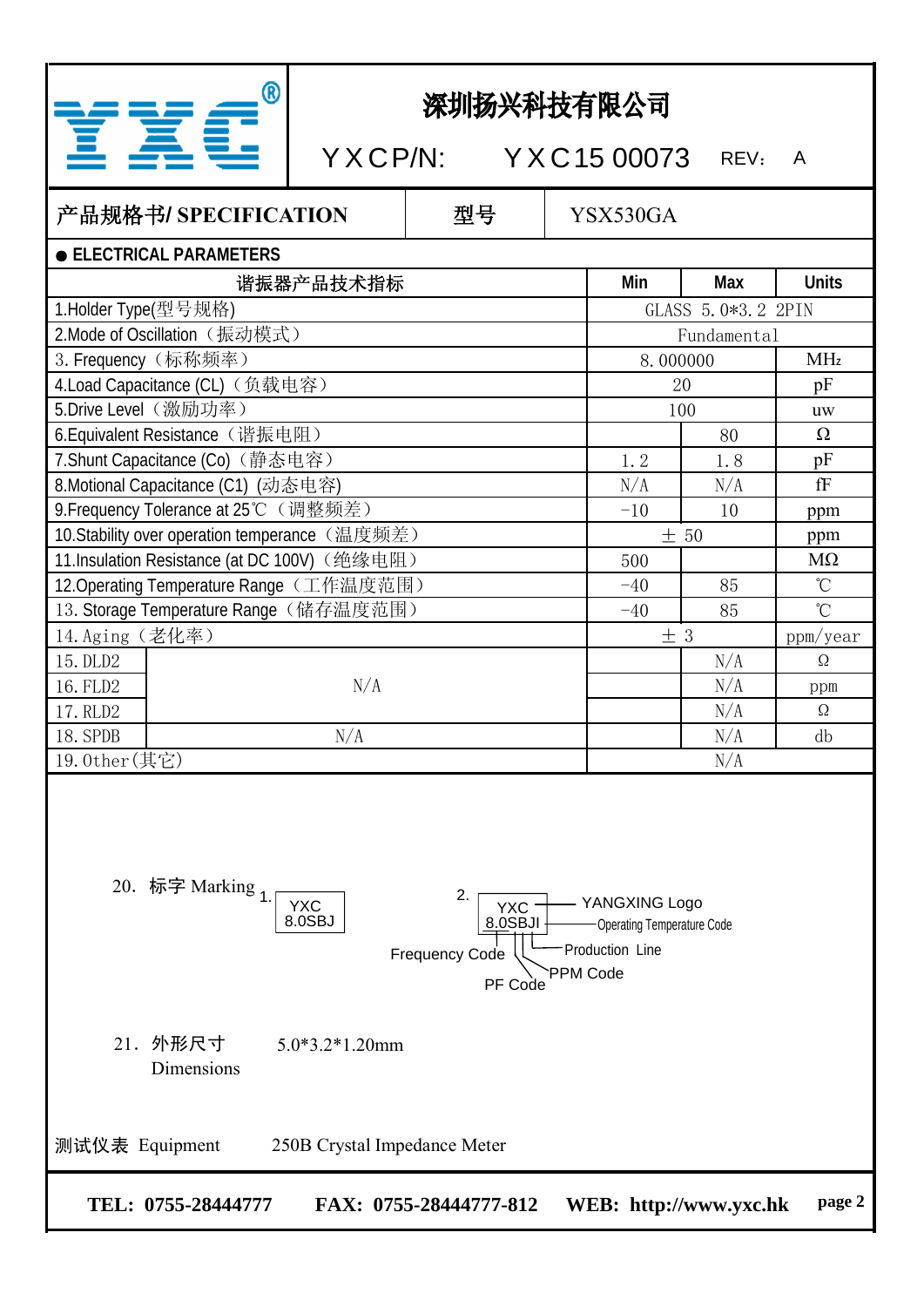

**page 3 TEL: 0755-28444777 FAX: 0755-28444777-812 WEB: http://www.yxc.hk**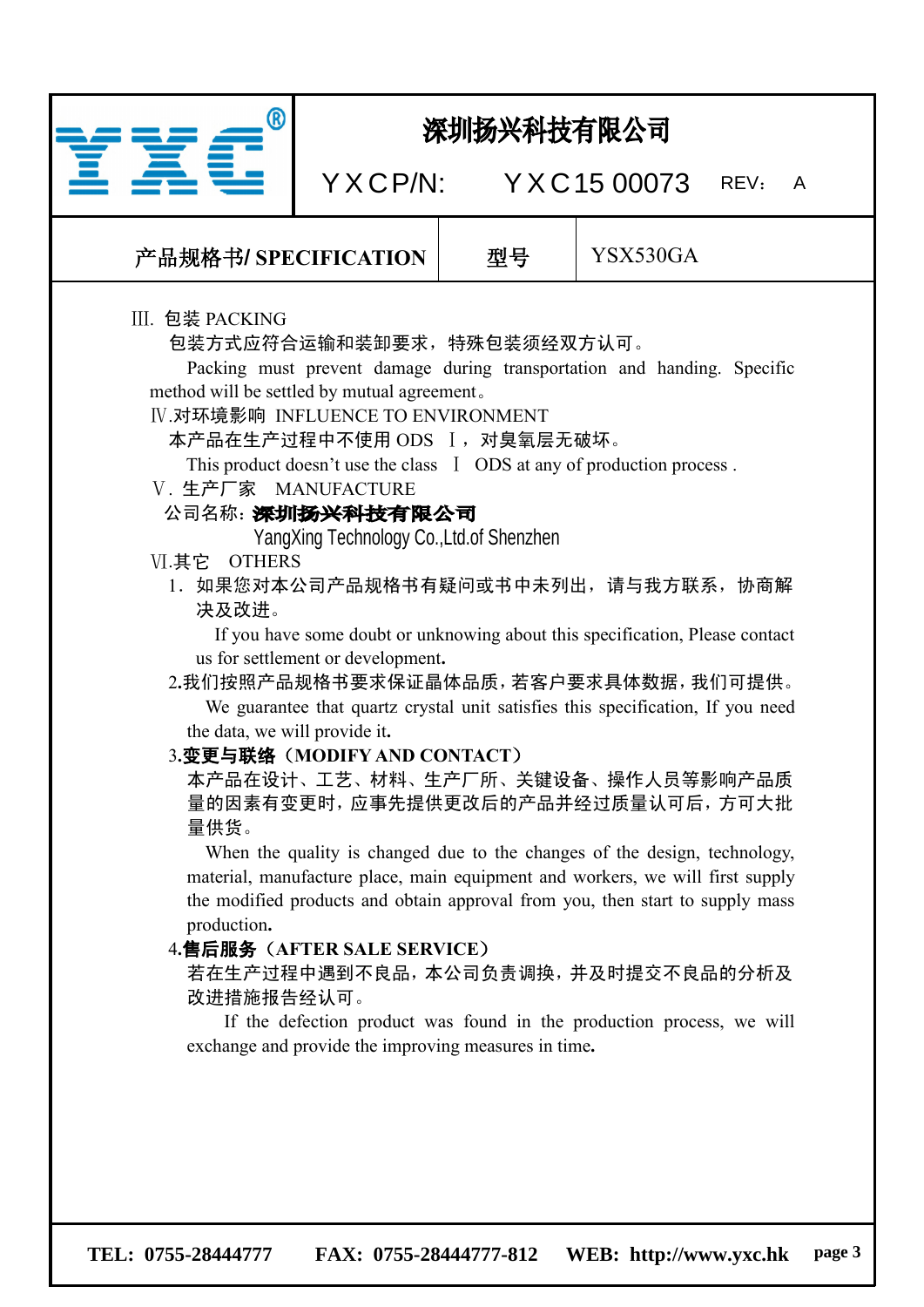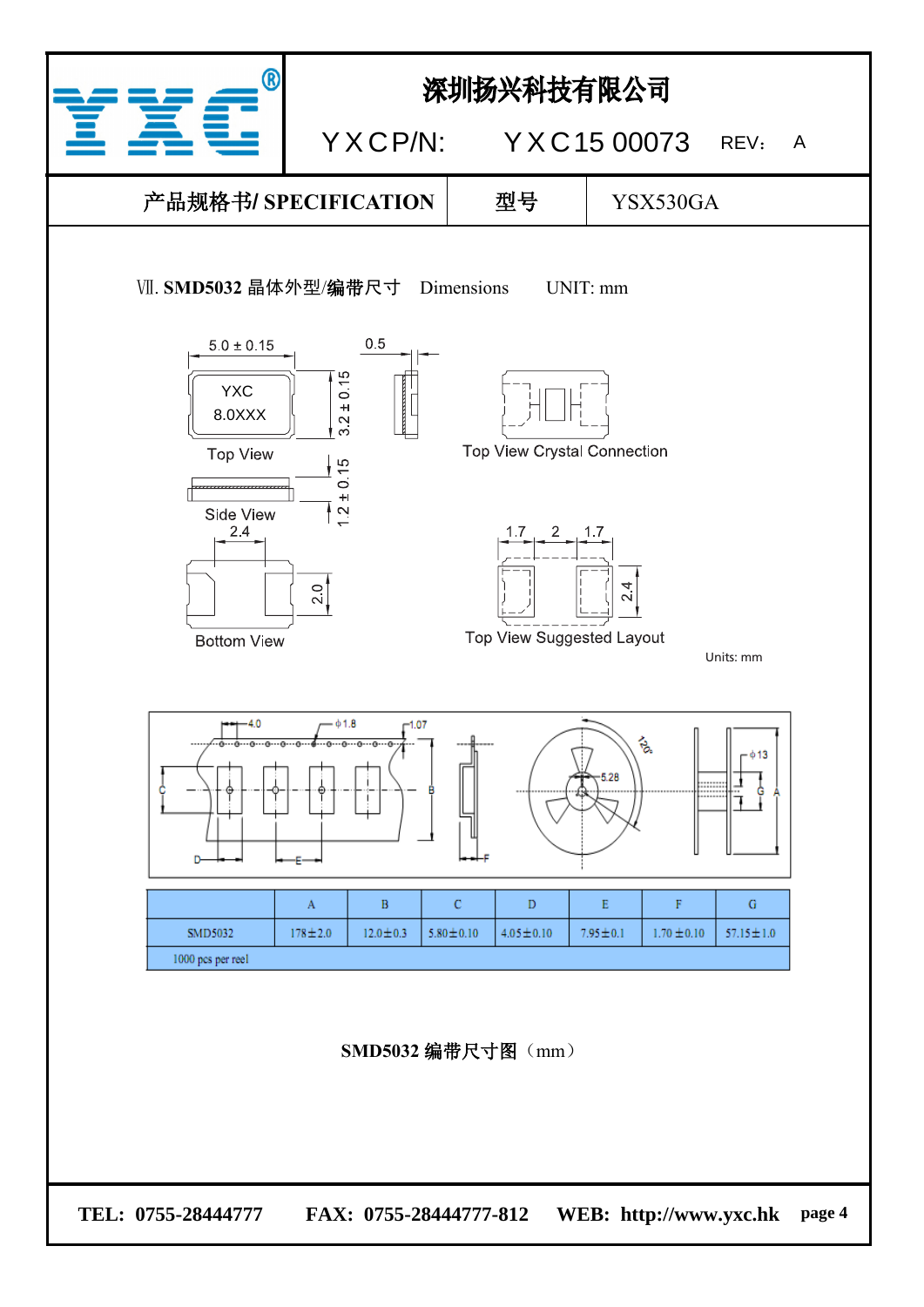| ®                                                                                                                                              | 深圳扬兴科技有限公司                     |                                                          |
|------------------------------------------------------------------------------------------------------------------------------------------------|--------------------------------|----------------------------------------------------------|
|                                                                                                                                                | YXCP/N: YXC15 00073            | REV:<br>A                                                |
| ● SUGGESTED REFLOW PROFILE (回流焊曲线图)<br>Total time: 200sec. Max.<br>Solder melting point:220℃ (熔点220 ℃)                                         | (总时间:200秒 最大)                  |                                                          |
|                                                                                                                                                | <b>Profiles Feature (特性)</b>   | <b>Pb-Free Assembly</b>                                  |
| <b>Average Ramp-up Rate(Ts max to Tp)</b>                                                                                                      | 平均升温速度                         | 3°C/second Max                                           |
| <b>Preheat</b><br>$\blacksquare$ Temperature Min (Ts min)<br>$\blacksquare$ Temperature Max (Ts max)<br>$\blacksquare$ Time (ts min to ts max) | 预热<br>最低温度<br>最高温度<br>从最低到最高时间 | $125^{\circ}$ C<br>$200^{\circ}$ C<br>$(60~180)$ seconds |
| <b>Time maintained above</b><br>$\blacksquare$ Temperature(T1)<br>$\blacksquare$ Time(tp)                                                      | 维持上述时间<br>温度<br>时间             | 217°C<br>$(60~150)$ seconds                              |
| <b>Peak/Classification Temperature(Tp)</b>                                                                                                     | 最高点温度                          | 260 °C                                                   |
| Time within 5℃ of actual Peak<br>Temperature(tp)                                                                                               | 高温维持时间                         | $(20 \sim 40)$ seconds                                   |
| Ramp-down rate                                                                                                                                 | 降温速度                           | 6°C/second max                                           |
| Time 25℃ to Peak Temperature                                                                                                                   | 从25℃到最高温度的时间                   | 8 minutes max                                            |
| <b>Suggest reflow times</b>                                                                                                                    | 建议 reflow次数                    | 3 Times max                                              |
| (°C)<br>260<br>220<br>180<br>150<br>120 sec                                                                                                    | 10 sec<br>Time (sec)<br>60 sec |                                                          |
| TEL: 0755-28444777                                                                                                                             | FAX: 0755-28444777-812         | WEB: http://www.yxc.hk page 5                            |